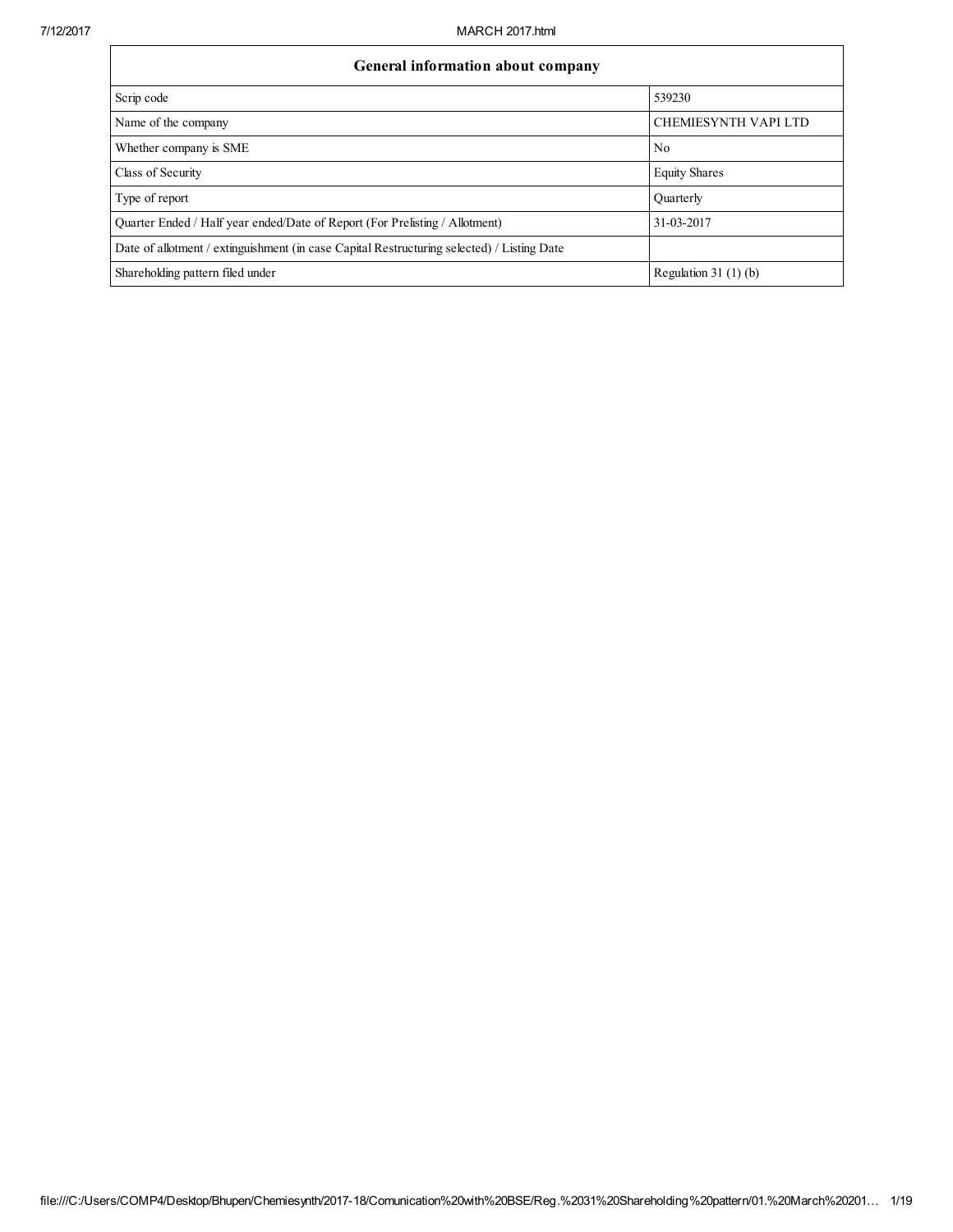| Sr. No.        | Particular                                                                             | Yes/No         |
|----------------|----------------------------------------------------------------------------------------|----------------|
|                | Whether the Listed Entity has issued any partly paid up shares?                        | No.            |
| $\overline{2}$ | Whether the Listed Entity has issued any Convertible Securities?                       | No.            |
| 3              | Whether the Listed Entity has issued any Warrants?                                     | No.            |
| $\overline{4}$ | Whether the Listed Entity has any shares against which depository receipts are issued? | No.            |
|                | Whether the Listed Entity has any shares in locked-in?                                 | No.            |
| 6              | Whether any shares held by promoters are pledge or otherwise encumbered?               | No.            |
|                | Whether company has equity shares with differential voting rights?                     | N <sub>0</sub> |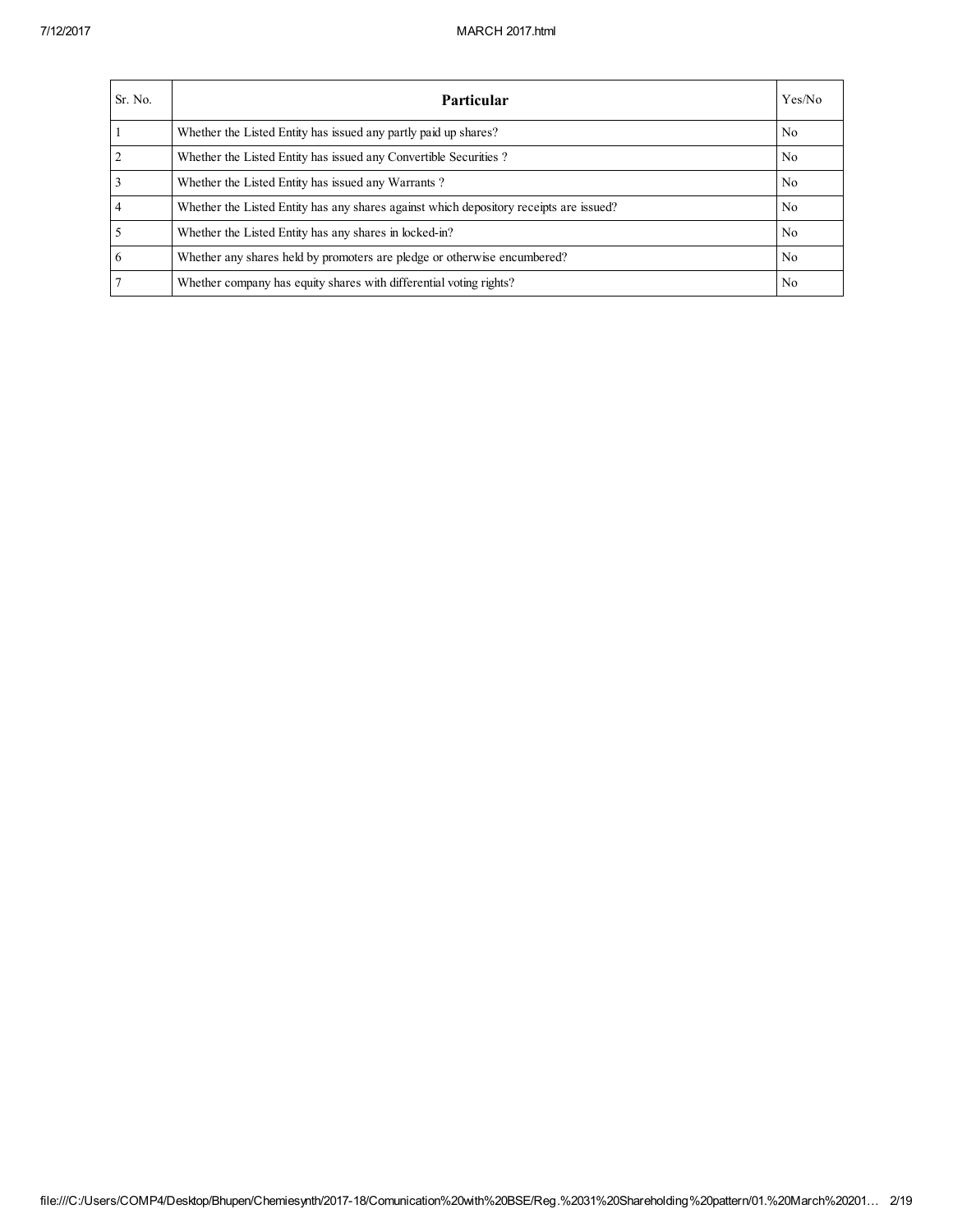|                                              | Table 1 - Summary Statement holding of specified securities |                                   |                   |                          |                                    |                                          |                                        |                  |               |                                                                  |                       |  |  |
|----------------------------------------------|-------------------------------------------------------------|-----------------------------------|-------------------|--------------------------|------------------------------------|------------------------------------------|----------------------------------------|------------------|---------------|------------------------------------------------------------------|-----------------------|--|--|
|                                              | Category                                                    |                                   | No. of            | No. Of<br>Partly         | No. Of<br>shares                   | Total nos.                               | Shareholding as a %<br>of total no. of |                  |               | Number of Voting Rights held in<br>each class of securities (IX) |                       |  |  |
| Category<br>of<br>shareholder<br>(I)<br>(II) | Nos. Of<br>shareholders<br>(III)                            | fully paid<br>up equity<br>shares | paid-up<br>equity | underlying<br>Depository | shares<br>held (VII)<br>$= (IV) +$ | shares (calculated<br>as per SCRR, 1957) | No of Voting (XIV)<br>Rights           |                  |               | Total as                                                         |                       |  |  |
|                                              |                                                             |                                   | held $(IV)$       | shares<br>held (V)       | Receipts<br>(VI)                   | $(V)$ + $(VI)$                           | (VIII) As a $%$ of<br>$(A+B+C2)$       | Class<br>eg: $X$ | Class<br>eg:y | Total                                                            | $a\%$ of<br>$(A+B+C)$ |  |  |
| (A)                                          | Promoter<br>$\&$<br>Promoter<br>Group                       | 14                                | 1837700           |                          |                                    | 1837700                                  | 59.86                                  | 1837700          |               | 1837700                                                          | 59.86                 |  |  |
| (B)                                          | Public                                                      | 516                               | 1232300           |                          |                                    | 1232300                                  | 40.14                                  | 1232300          |               | 1232300                                                          | 40.14                 |  |  |
| (C)                                          | Non<br>Promoter-<br>Non Public                              |                                   |                   |                          |                                    |                                          |                                        |                  |               |                                                                  |                       |  |  |
| (C1)                                         | <b>Shares</b><br>underlying<br><b>DRs</b>                   |                                   |                   |                          |                                    |                                          |                                        |                  |               |                                                                  |                       |  |  |
| (C2)                                         | Shares held<br>by<br>Employee<br>Trusts                     |                                   |                   |                          |                                    |                                          |                                        |                  |               |                                                                  |                       |  |  |
|                                              | Total                                                       | 530                               | 3070000           |                          |                                    | 3070000                                  | 100                                    | 3070000          |               | 3070000                                                          | 100                   |  |  |

## Table I - Summary Statement holding of specified securities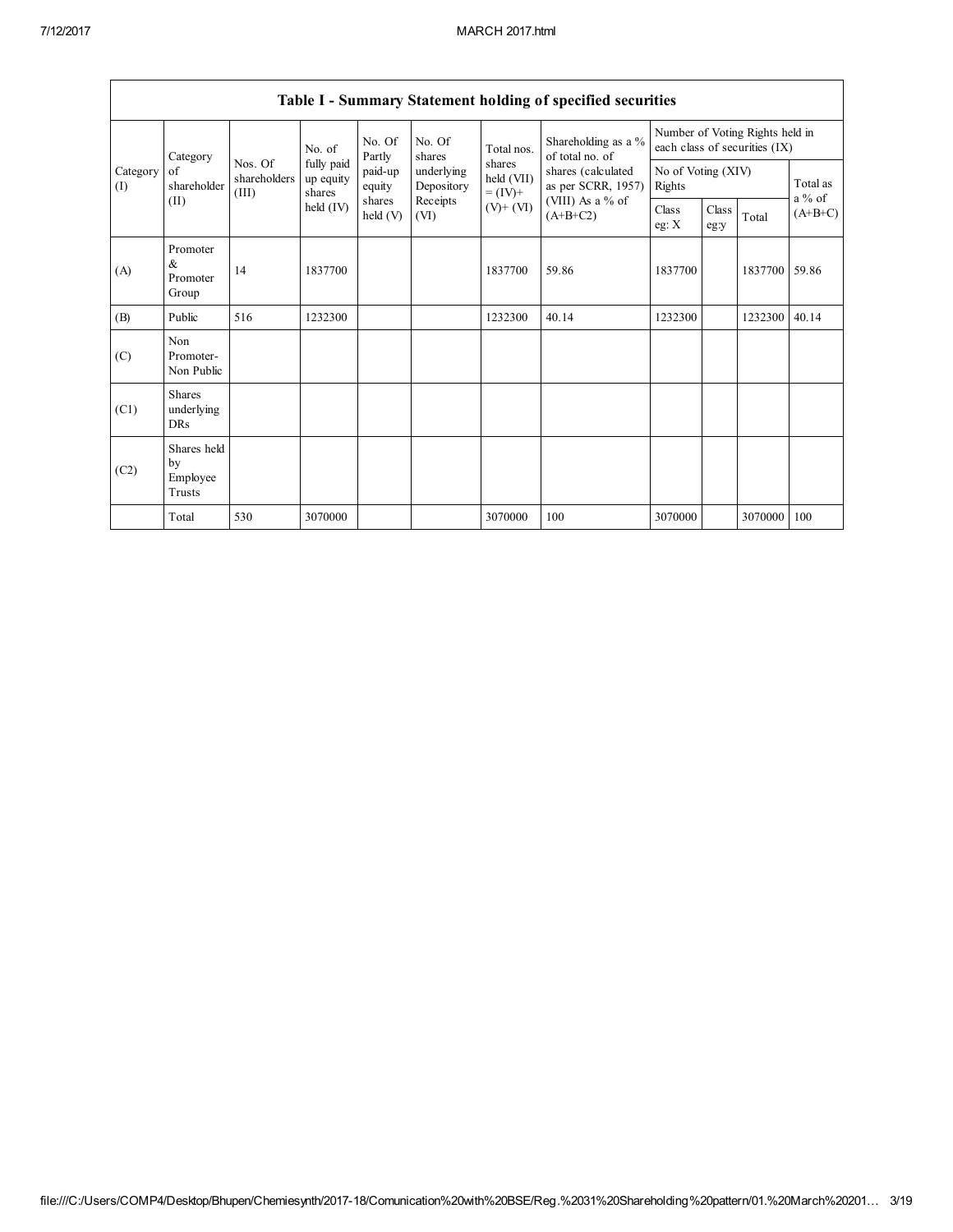|                 |                                           |                                                                                          |                                       |                                                                                                               | Table I - Summary Statement holding of specified securities                                                                                                                        |                                        |                                                  |                                                                               |                                                  |                                       |
|-----------------|-------------------------------------------|------------------------------------------------------------------------------------------|---------------------------------------|---------------------------------------------------------------------------------------------------------------|------------------------------------------------------------------------------------------------------------------------------------------------------------------------------------|----------------------------------------|--------------------------------------------------|-------------------------------------------------------------------------------|--------------------------------------------------|---------------------------------------|
| Category<br>(I) | Category<br>of<br>shareholder<br>(II)     | No. Of<br><b>Shares</b><br>Underlying<br>Outstanding<br>convertible<br>securities<br>(X) | No. of<br><b>Shares</b><br>Underlying | No. Of Shares<br>Underlying<br>Outstanding<br>convertible<br>securities and<br>No. Of<br>Warrants (Xi)<br>(a) | Shareholding, as a $\%$<br>assuming full conversion<br>of convertible securities (<br>as a percentage of diluted<br>share capital) $(XI)$ =<br>$(VII)+(X)$ As a % of<br>$(A+B+C2)$ | Number of<br>Locked in<br>shares (XII) |                                                  | Number of<br><b>Shares</b><br>pledged or<br>otherwise<br>encumbered<br>(XIII) |                                                  | Number of<br>equity shares<br>held in |
|                 |                                           |                                                                                          | Outstanding<br>Warrants<br>(Xi)       |                                                                                                               |                                                                                                                                                                                    | N <sub>0</sub><br>(a)                  | As a<br>$%$ of<br>total<br>Shares<br>held<br>(b) | N <sub>0</sub><br>(a)                                                         | As a<br>$%$ of<br>total<br>Shares<br>held<br>(b) | dematerialized<br>form $(XIV)$        |
| (A)             | Promoter<br>&<br>Promoter<br>Group        |                                                                                          |                                       |                                                                                                               | 59.86                                                                                                                                                                              |                                        |                                                  |                                                                               |                                                  | 191100                                |
| (B)             | Public                                    |                                                                                          |                                       |                                                                                                               | 40.14                                                                                                                                                                              |                                        |                                                  |                                                                               |                                                  | 800                                   |
| (C)             | Non<br>Promoter-<br>Non Public            |                                                                                          |                                       |                                                                                                               |                                                                                                                                                                                    |                                        |                                                  |                                                                               |                                                  |                                       |
| (C1)            | <b>Shares</b><br>underlying<br><b>DRs</b> |                                                                                          |                                       |                                                                                                               |                                                                                                                                                                                    |                                        |                                                  |                                                                               |                                                  |                                       |
| (C2)            | Shares held<br>by<br>Employee<br>Trusts   |                                                                                          |                                       |                                                                                                               |                                                                                                                                                                                    |                                        |                                                  |                                                                               |                                                  |                                       |
|                 | Total                                     |                                                                                          |                                       |                                                                                                               | 100                                                                                                                                                                                |                                        |                                                  |                                                                               |                                                  | 191900                                |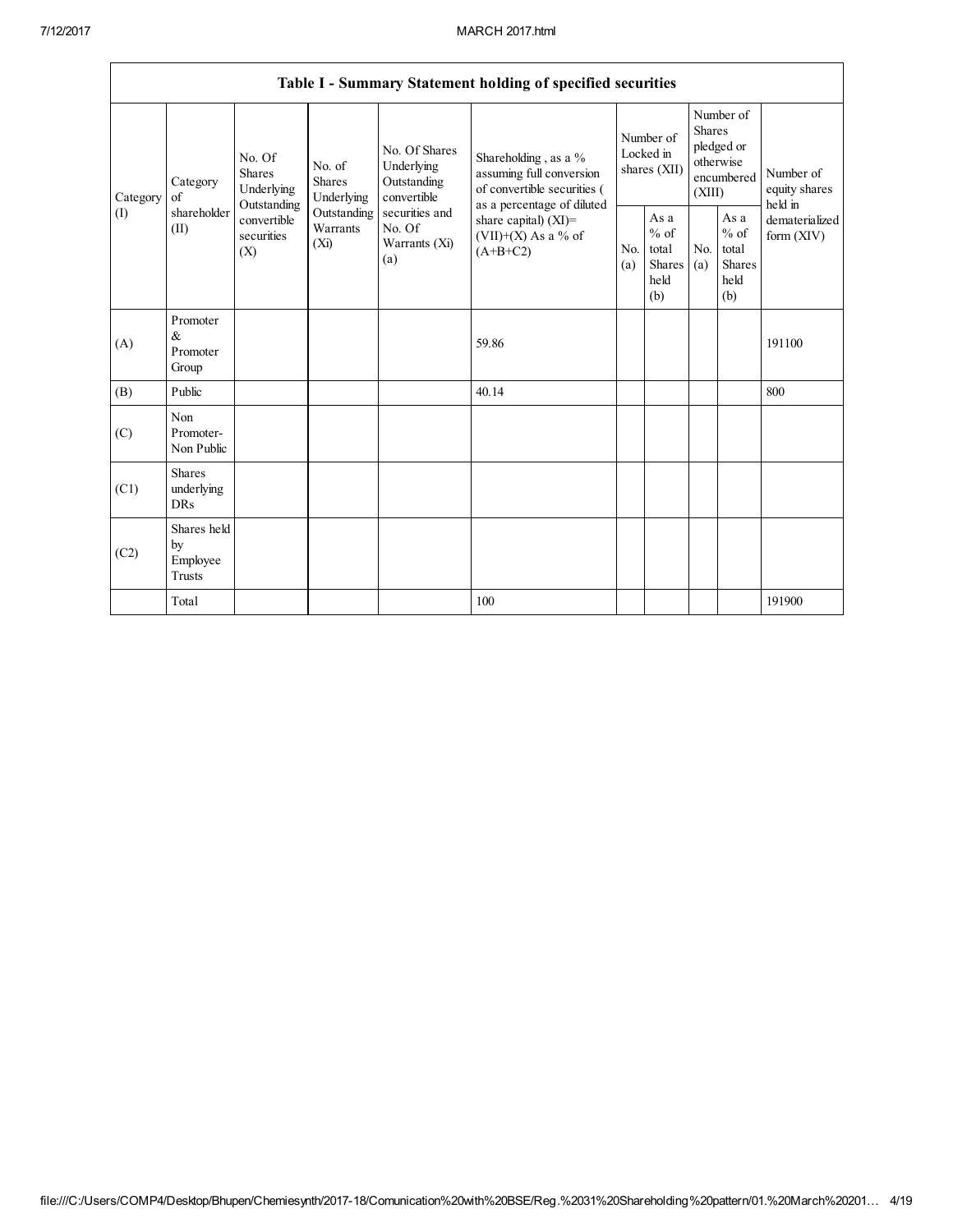|                                                                                             | Table II - Statement showing shareholding pattern of the Promoter and Promoter Group                                |                                                                              |                             |                                 |                                                |                                         |                                                             |                              |               |                                                                  |                           |
|---------------------------------------------------------------------------------------------|---------------------------------------------------------------------------------------------------------------------|------------------------------------------------------------------------------|-----------------------------|---------------------------------|------------------------------------------------|-----------------------------------------|-------------------------------------------------------------|------------------------------|---------------|------------------------------------------------------------------|---------------------------|
|                                                                                             |                                                                                                                     |                                                                              | No. of<br>fully             | No. Of<br>Partly                | No. Of                                         | Total<br>nos.                           | Shareholding as<br>a % of total no.                         |                              |               | Number of Voting Rights held in<br>each class of securities (IX) |                           |
| Sr.                                                                                         | Category & Name<br>of the<br>Shareholders (I)                                                                       | Nos. Of<br>shareholders<br>(III)                                             | paid up<br>equity<br>shares | paid-<br>up<br>equity<br>shares | shares<br>underlying<br>Depository<br>Receipts | shares<br>held<br>$(VII) =$<br>$(IV)^+$ | of shares<br>(calculated as<br>per SCRR.<br>1957) (VIII) As | No of Voting (XIV)<br>Rights |               |                                                                  | Total<br>as a<br>$%$ of   |
|                                                                                             |                                                                                                                     |                                                                              | held<br>(IV)                | held<br>(V)                     | (VI)                                           | $(V)+$<br>(VI)                          | a % of<br>$(A+B+C2)$                                        | Class<br>eg: $X$             | Class<br>eg:y | Total                                                            | Total<br>Voting<br>rights |
| A                                                                                           | Table II - Statement showing shareholding pattern of the Promoter and Promoter Group                                |                                                                              |                             |                                 |                                                |                                         |                                                             |                              |               |                                                                  |                           |
| (1)                                                                                         | Indian                                                                                                              |                                                                              |                             |                                 |                                                |                                         |                                                             |                              |               |                                                                  |                           |
| (a)                                                                                         | Individuals/Hindu<br>undivided Family                                                                               | 14                                                                           | 1837700                     |                                 |                                                | 1837700                                 | 59.86                                                       | 1837700                      |               | 1837700                                                          | 59.86                     |
| Sub-Total (A)<br>(1)                                                                        |                                                                                                                     | 14                                                                           | 1837700                     |                                 |                                                | 1837700                                 | 59.86                                                       | 1837700                      |               | 1837700                                                          | 59.86                     |
| (2)                                                                                         | Foreign                                                                                                             |                                                                              |                             |                                 |                                                |                                         |                                                             |                              |               |                                                                  |                           |
| Total<br>Shareholding<br>of Promoter<br>and Promoter<br>Group $(A)=$<br>$(A)(1)+(A)$<br>(2) |                                                                                                                     | 14                                                                           | 1837700                     |                                 |                                                | 1837700                                 | 59.86                                                       | 1837700                      |               | 1837700                                                          | 59.86                     |
| $\, {\bf B}$                                                                                |                                                                                                                     | Table III - Statement showing shareholding pattern of the Public shareholder |                             |                                 |                                                |                                         |                                                             |                              |               |                                                                  |                           |
| (1)                                                                                         | Institutions                                                                                                        |                                                                              |                             |                                 |                                                |                                         |                                                             |                              |               |                                                                  |                           |
| (3)                                                                                         | Non-institutions                                                                                                    |                                                                              |                             |                                 |                                                |                                         |                                                             |                              |               |                                                                  |                           |
| (a(i))                                                                                      | Individuals -<br>i.Individual<br>shareholders<br>holding nominal<br>share capital up to<br>Rs. 2 lakhs.             | 509                                                                          | 91600                       |                                 |                                                | 91600                                   | 2.98                                                        | 91600                        |               | 91600                                                            | 2.98                      |
| (a(ii))                                                                                     | Individuals - ii.<br>Individual<br>shareholders<br>holding nominal<br>share capital in<br>excess of Rs. 2<br>lakhs. | 1                                                                            | 128700                      |                                 |                                                | 128700                                  | 4.19                                                        | 128700                       |               | 128700                                                           | 4.19                      |
| (e)                                                                                         | Any Other<br>(specify)                                                                                              | $\sqrt{6}$                                                                   | 1012000                     |                                 |                                                | 1012000                                 | 32.96                                                       | 1012000                      |               | 1012000                                                          | 32.96                     |
| Sub-Total (B)<br>(3)                                                                        |                                                                                                                     | 516                                                                          | 1232300                     |                                 |                                                | 1232300                                 | 40.14                                                       | 1232300                      |               | 1232300                                                          | 40.14                     |
| <b>Total Public</b><br>Shareholding<br>$(B)= (B)(1) +$<br>$(B)(2)+(B)(3)$                   |                                                                                                                     | 516                                                                          | 1232300                     |                                 |                                                | 1232300                                 | 40.14                                                       | 1232300                      |               | 1232300                                                          | 40.14                     |
| ${\bf C}$                                                                                   | Table IV - Statement showing shareholding pattern of the Non Promoter- Non Public shareholder                       |                                                                              |                             |                                 |                                                |                                         |                                                             |                              |               |                                                                  |                           |
| Total (<br>$A+B+C2$ )                                                                       |                                                                                                                     | 530                                                                          | 3070000                     |                                 |                                                | 3070000                                 | 100                                                         | 3070000                      |               | 3070000                                                          | 100                       |
| Total<br>$(A+B+C)$                                                                          |                                                                                                                     | 530                                                                          | 3070000                     |                                 |                                                | 3070000                                 | 100                                                         | 3070000                      |               | 3070000                                                          | 100                       |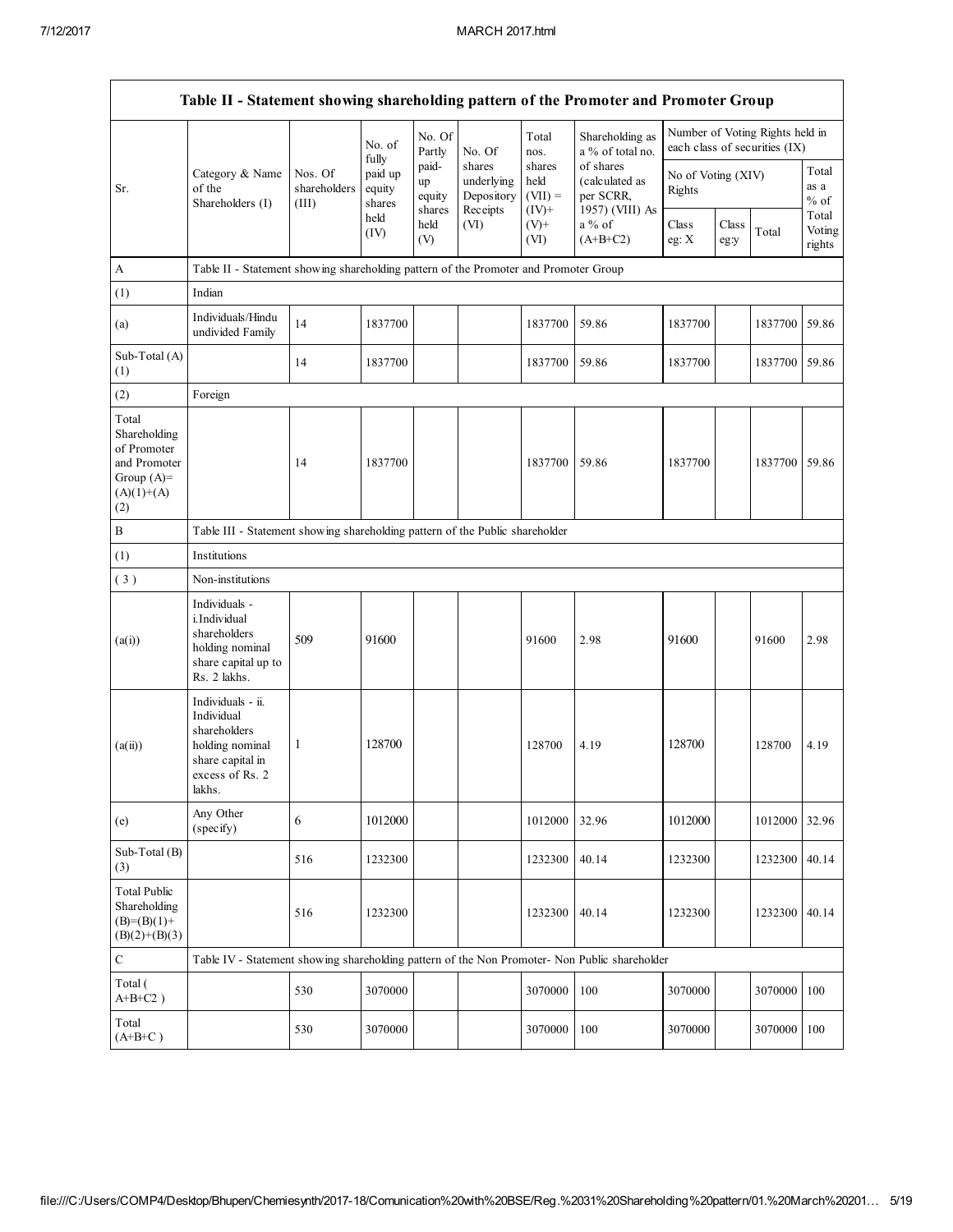|                                                                                         |                                                |                                                     |                                                           | Table II - Statement showing shareholding pattern of the Promoter and Promoter Group          |                                        |                                                  |                                                                        |                                                  |                                       |  |  |
|-----------------------------------------------------------------------------------------|------------------------------------------------|-----------------------------------------------------|-----------------------------------------------------------|-----------------------------------------------------------------------------------------------|----------------------------------------|--------------------------------------------------|------------------------------------------------------------------------|--------------------------------------------------|---------------------------------------|--|--|
|                                                                                         | No. Of<br><b>Shares</b>                        | No. of<br><b>Shares</b><br>Underlying<br>Underlying | No. Of Shares<br>Underlying<br>Outstanding<br>convertible | Shareholding, as a %<br>assuming full conversion of<br>convertible securities (as a           | Number of<br>Locked in<br>shares (XII) |                                                  | Number of<br>Shares<br>pledged or<br>otherwise<br>encumbered<br>(XIII) |                                                  | Number of<br>equity shares<br>held in |  |  |
| Sr.                                                                                     | Outstanding<br>convertible<br>securities $(X)$ | Outstanding<br>Warrants<br>$(X_i)$                  | securities and No.<br>Of Warrants (Xi)<br>(a)             | percentage of diluted share<br>capital) (XI)= $(VII)+(X)$ As a<br>% of $(A+B+C2)$             |                                        | As a<br>$%$ of<br>total<br>Shares<br>held<br>(b) | No.<br>(a)                                                             | As a<br>$%$ of<br>total<br>Shares<br>held<br>(b) | dematerialized<br>form $(XIV)$        |  |  |
| A                                                                                       |                                                |                                                     |                                                           | Table II - Statement showing shareholding pattern of the Promoter and Promoter Group          |                                        |                                                  |                                                                        |                                                  |                                       |  |  |
| (1)                                                                                     | Indian                                         |                                                     |                                                           |                                                                                               |                                        |                                                  |                                                                        |                                                  |                                       |  |  |
| (a)                                                                                     |                                                |                                                     |                                                           | 59.86                                                                                         |                                        |                                                  |                                                                        |                                                  | 191100                                |  |  |
| Sub-Total (A)<br>(1)                                                                    |                                                |                                                     |                                                           | 59.86                                                                                         |                                        |                                                  |                                                                        |                                                  | 191100                                |  |  |
| (2)                                                                                     | Foreign                                        |                                                     |                                                           |                                                                                               |                                        |                                                  |                                                                        |                                                  |                                       |  |  |
| Total<br>Shareholding<br>of Promoter<br>and Promoter<br>Group $(A)=$<br>$(A)(1)+(A)(2)$ |                                                |                                                     |                                                           | 59.86                                                                                         |                                        |                                                  |                                                                        |                                                  | 191100                                |  |  |
| B                                                                                       |                                                |                                                     |                                                           | Table III - Statement showing shareholding pattern of the Public shareholder                  |                                        |                                                  |                                                                        |                                                  |                                       |  |  |
| (1)                                                                                     | Institutions                                   |                                                     |                                                           |                                                                                               |                                        |                                                  |                                                                        |                                                  |                                       |  |  |
| (3)                                                                                     | Non-institutions                               |                                                     |                                                           |                                                                                               |                                        |                                                  |                                                                        |                                                  |                                       |  |  |
| (a(i))                                                                                  |                                                |                                                     |                                                           | 2.98                                                                                          |                                        |                                                  |                                                                        |                                                  | 800                                   |  |  |
| (a(ii))                                                                                 |                                                |                                                     |                                                           | 4.19                                                                                          |                                        |                                                  |                                                                        |                                                  | $\mathbf{0}$                          |  |  |
| (e)                                                                                     |                                                |                                                     |                                                           | 32.96                                                                                         |                                        |                                                  |                                                                        |                                                  | $\boldsymbol{0}$                      |  |  |
| Sub-Total (B)<br>(3)                                                                    |                                                |                                                     |                                                           | 40.14                                                                                         |                                        |                                                  |                                                                        |                                                  | 800                                   |  |  |
| <b>Total Public</b><br>Shareholding<br>$(B)= (B)(1) +$<br>$(B)(2)+(B)(3)$               |                                                |                                                     |                                                           | 40.14                                                                                         |                                        |                                                  |                                                                        |                                                  | 800                                   |  |  |
| ${\bf C}$                                                                               |                                                |                                                     |                                                           | Table IV - Statement showing shareholding pattern of the Non Promoter- Non Public shareholder |                                        |                                                  |                                                                        |                                                  |                                       |  |  |
| Total (<br>$A+B+C2$ )                                                                   |                                                |                                                     |                                                           | 100                                                                                           |                                        |                                                  |                                                                        |                                                  | 191900                                |  |  |
| Total (A+B+C<br>$\lambda$                                                               |                                                |                                                     |                                                           | 100                                                                                           |                                        |                                                  |                                                                        |                                                  | 191900                                |  |  |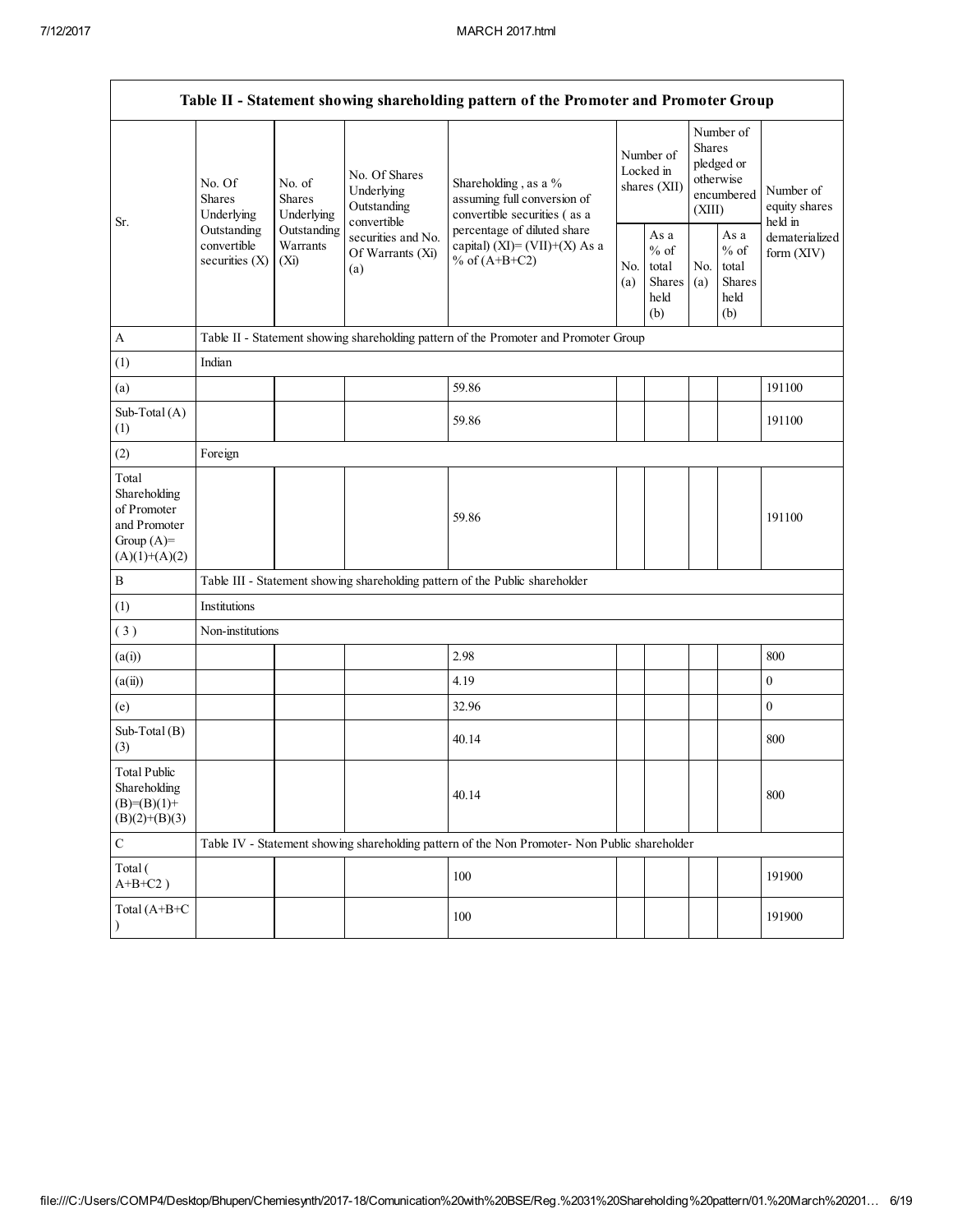Г

| Individuals/Hindu undivided Family                                                                                                                                                          |                                                    |                                 |                                                 |                                                   |                                             |                                                 |                                                     |  |  |  |  |
|---------------------------------------------------------------------------------------------------------------------------------------------------------------------------------------------|----------------------------------------------------|---------------------------------|-------------------------------------------------|---------------------------------------------------|---------------------------------------------|-------------------------------------------------|-----------------------------------------------------|--|--|--|--|
| Searial No.                                                                                                                                                                                 | $\mathbf{1}$                                       | $\overline{2}$                  | $\overline{\mathbf{3}}$                         | $\overline{4}$                                    | 5                                           | 6                                               | $\boldsymbol{7}$                                    |  |  |  |  |
| Name of the<br>Shareholders (I)                                                                                                                                                             | <b>BHANURAI</b><br><b>NAGINDAS</b><br><b>MEHTA</b> | <b>KAMAL S</b><br><b>ZAVERI</b> | <b>CHARU</b><br><b>BHANURAI</b><br><b>MEHTA</b> | <b>DARSHANA</b><br><b>SATISH</b><br><b>ZAVERI</b> | <b>DILIP</b><br>CHAMPAKLAL<br><b>ZAVERI</b> | <b>GAUTAM</b><br><b>RAMESH</b><br><b>ZAVERI</b> | <b>NARENDRA</b><br><b>BHOGILAL</b><br><b>ZAVERI</b> |  |  |  |  |
| PAN (II)                                                                                                                                                                                    | AABPM3573D                                         | AAAPZ1554E                      | AAFPM7423C                                      | AAHPZ8063B                                        | AAAPZ2113M                                  | AAAPZ2420R                                      | AAAPZ0163T                                          |  |  |  |  |
| No. of fully paid<br>up equity shares<br>held (IV)                                                                                                                                          | 242500                                             | 12000                           | 36000                                           | 3000                                              | 6600                                        | 3000                                            | 12000                                               |  |  |  |  |
| No. Of Partly paid-<br>up equity shares<br>held (V)                                                                                                                                         |                                                    |                                 |                                                 |                                                   |                                             |                                                 |                                                     |  |  |  |  |
| No. Of shares<br>underlying<br>Depository<br>Receipts (VI)                                                                                                                                  |                                                    |                                 |                                                 |                                                   |                                             |                                                 |                                                     |  |  |  |  |
| Total nos. shares<br>held $(VII) = (IV) +$<br>$(V)$ + $(VI)$                                                                                                                                | 242500                                             | 12000                           | 36000                                           | 3000                                              | 6600                                        | 3000                                            | 12000                                               |  |  |  |  |
| Shareholding as a<br>% of total no. of<br>shares (calculated<br>as per SCRR,<br>1957) (VIII) As a<br>% of $(A+B+C2)$                                                                        | 7.9                                                | 0.39                            | 1.17                                            | 0.1                                               | 0.21                                        | 0.1                                             | 0.39                                                |  |  |  |  |
| Number of Voting Rights held in each class of securities (IX)                                                                                                                               |                                                    |                                 |                                                 |                                                   |                                             |                                                 |                                                     |  |  |  |  |
| Class eg:X                                                                                                                                                                                  | 242500                                             | 12000                           | 36000                                           | 3000                                              | 6600                                        | 3000                                            | 12000                                               |  |  |  |  |
| Class eg:y                                                                                                                                                                                  |                                                    |                                 |                                                 |                                                   |                                             |                                                 |                                                     |  |  |  |  |
| Total                                                                                                                                                                                       | 242500                                             | 12000                           | 36000                                           | 3000                                              | 6600                                        | 3000                                            | 12000                                               |  |  |  |  |
| Total as a % of<br>Total Voting rights                                                                                                                                                      | 7.9                                                | 0.39                            | 1.17                                            | 0.1                                               | 0.21                                        | 0.1                                             | 0.39                                                |  |  |  |  |
| No. Of Shares<br>Underlying<br>Outstanding<br>convertible<br>securities $(X)$                                                                                                               |                                                    |                                 |                                                 |                                                   |                                             |                                                 |                                                     |  |  |  |  |
| No. of Shares<br>Underlying<br>Outstanding<br>Warrants (Xi)                                                                                                                                 |                                                    |                                 |                                                 |                                                   |                                             |                                                 |                                                     |  |  |  |  |
| No. Of Shares<br>Underlying<br>Outstanding<br>convertible<br>securities and No.<br>Of Warrants (Xi)<br>(a)                                                                                  |                                                    |                                 |                                                 |                                                   |                                             |                                                 |                                                     |  |  |  |  |
| Shareholding, as a<br>% assuming full<br>conversion of<br>convertible<br>securities (as a<br>percentage of<br>diluted share<br>capital) $(XI)$ =<br>$(VII)+(Xi)(a)$ As a<br>% of $(A+B+C2)$ | 7.9                                                | 0.39                            | 1.17                                            | 0.1                                               | 0.21                                        | 0.1                                             | 0.39                                                |  |  |  |  |
| Number of Locked in shares (XII)                                                                                                                                                            |                                                    |                                 |                                                 |                                                   |                                             |                                                 |                                                     |  |  |  |  |
| No. $(a)$                                                                                                                                                                                   |                                                    |                                 |                                                 |                                                   |                                             |                                                 |                                                     |  |  |  |  |
| As a % of total                                                                                                                                                                             |                                                    |                                 |                                                 |                                                   |                                             |                                                 |                                                     |  |  |  |  |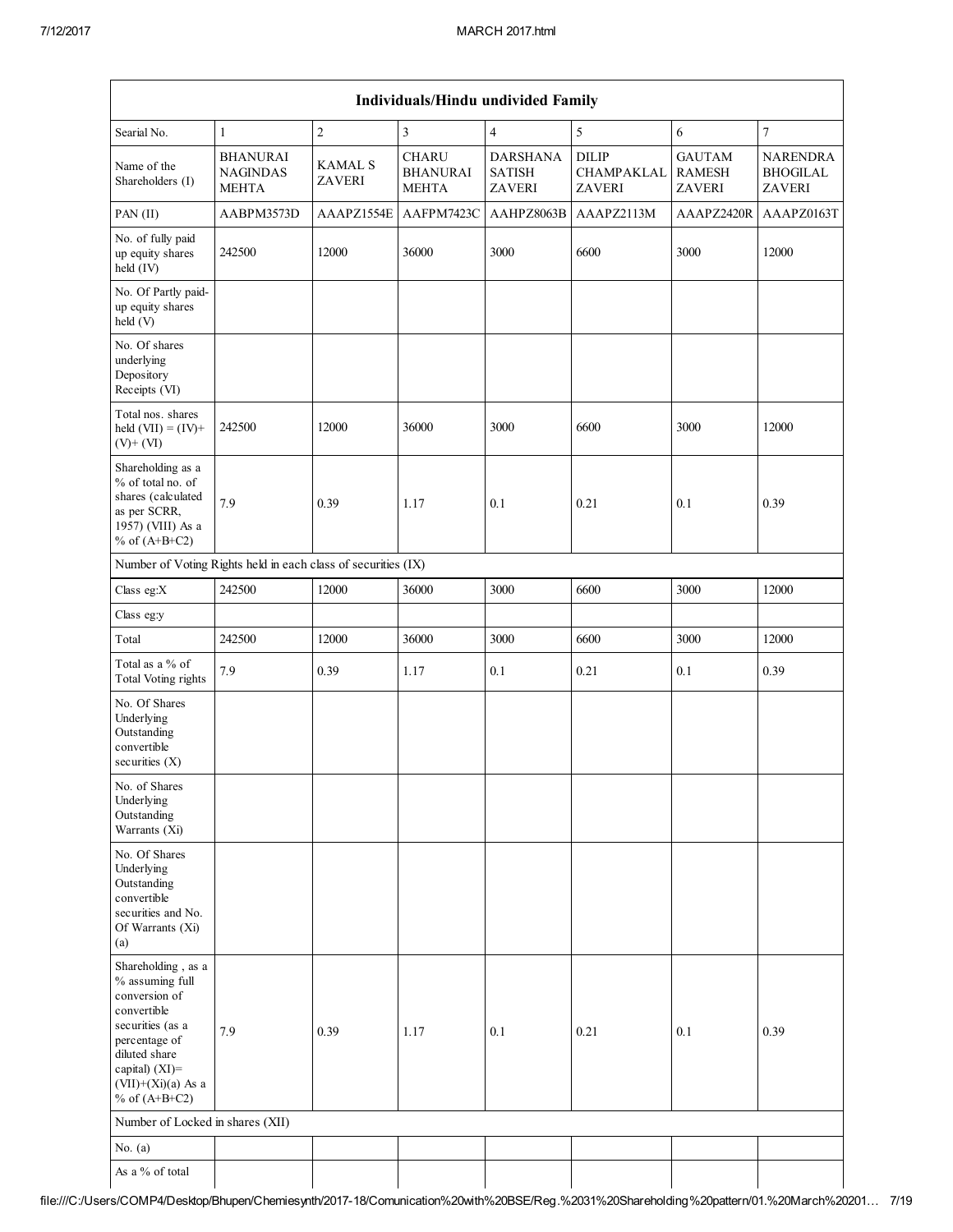## 7/12/2017 MARCH 2017.html

| Shares held (b)                                                      |                                                         |       |          |  |          |              |          |  |  |  |  |  |
|----------------------------------------------------------------------|---------------------------------------------------------|-------|----------|--|----------|--------------|----------|--|--|--|--|--|
|                                                                      | Number of Shares pledged or otherwise encumbered (XIII) |       |          |  |          |              |          |  |  |  |  |  |
| No. $(a)$                                                            |                                                         |       |          |  |          |              |          |  |  |  |  |  |
| As a % of total<br>Shares held (b)                                   |                                                         |       |          |  |          |              |          |  |  |  |  |  |
| Number of equity<br>shares held in<br>dematerialized<br>form $(XIV)$ | 179100                                                  | 12000 | $\theta$ |  | $\bf{0}$ | $\mathbf{0}$ | $\theta$ |  |  |  |  |  |
|                                                                      | Reason for not providing PAN                            |       |          |  |          |              |          |  |  |  |  |  |
| Reason for not<br>providing PAN                                      |                                                         |       |          |  |          |              |          |  |  |  |  |  |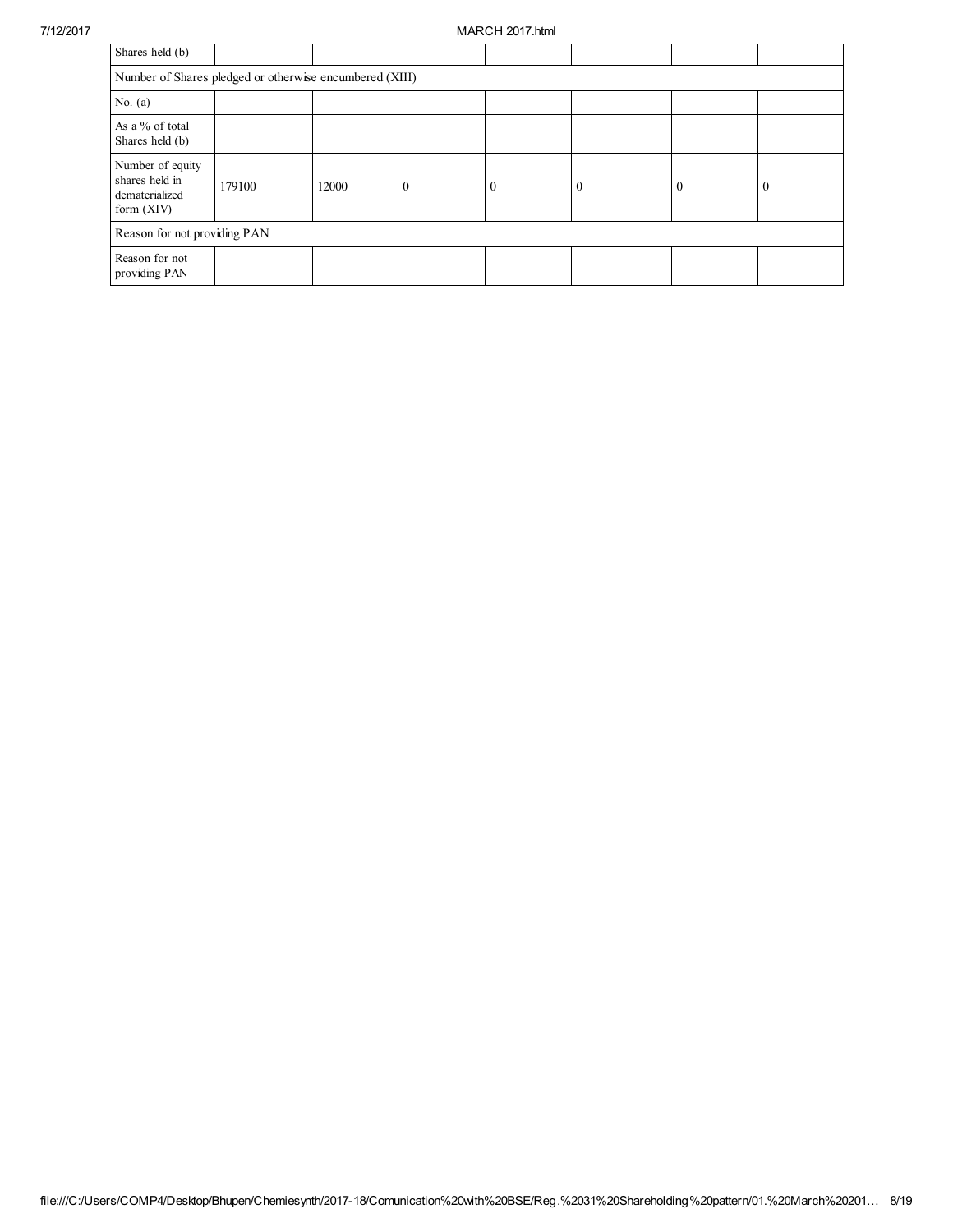| Individuals/Hindu undivided Family                                                                                            |                                                    |                                                               |                             |                                                   |                                                   |                                                  |                                  |  |  |  |  |
|-------------------------------------------------------------------------------------------------------------------------------|----------------------------------------------------|---------------------------------------------------------------|-----------------------------|---------------------------------------------------|---------------------------------------------------|--------------------------------------------------|----------------------------------|--|--|--|--|
| Searial No.                                                                                                                   | $\,8\,$                                            | 9                                                             | 10                          | 11                                                | 12                                                | 13                                               | 14                               |  |  |  |  |
| Name of the<br>Shareholders<br>(I)                                                                                            | <b>NIRMALA</b><br><b>NARENDRA</b><br><b>ZAVERI</b> | <b>PANNA</b><br><b>SURESH</b><br><b>MEHTA</b>                 | R<br><b>BALASUBRAMANIAN</b> | <b>RUSHABH</b><br><b>BHANURAI</b><br><b>MEHTA</b> | <b>SATISH</b><br><b>BHOGILAL</b><br><b>ZAVERI</b> | <b>SUSHILA</b><br><b>RAMESH</b><br><b>ZAVERI</b> | <b>SANDIP S</b><br><b>ZAVERI</b> |  |  |  |  |
| PAN (II)                                                                                                                      | AAAPZ1490R                                         | AAAPM8088S                                                    | ABEPR9439B                  | AABPM3574E                                        | AAAPZ1555F                                        | AAAPZ0401C                                       | AAAPZ0982C                       |  |  |  |  |
| No. of fully<br>paid up equity<br>shares held<br>(IV)                                                                         | 14000                                              | 14000                                                         | 6000                        | 9340                                              | 1094760                                           | 24000                                            | 360500                           |  |  |  |  |
| No. Of Partly<br>paid-up<br>equity shares<br>held (V)                                                                         |                                                    |                                                               |                             |                                                   |                                                   |                                                  |                                  |  |  |  |  |
| No. Of<br>shares<br>underlying<br>Depository<br>Receipts (VI)                                                                 |                                                    |                                                               |                             |                                                   |                                                   |                                                  |                                  |  |  |  |  |
| Total nos.<br>shares held<br>$(VII) = (IV) +$<br>$(V)$ + $(VI)$                                                               | 14000                                              | 14000                                                         | 6000                        | 9340                                              | 1094760                                           | 24000                                            | 360500                           |  |  |  |  |
| Shareholding<br>as a % of<br>total no. of<br>shares<br>(calculated as<br>per SCRR,<br>1957) (VIII)<br>As a % of<br>$(A+B+C2)$ | 0.46                                               | 0.46                                                          | 0.2                         | 0.3                                               | 35.66                                             | 0.78                                             | 11.74                            |  |  |  |  |
|                                                                                                                               |                                                    | Number of Voting Rights held in each class of securities (IX) |                             |                                                   |                                                   |                                                  |                                  |  |  |  |  |
| Class eg: $X$                                                                                                                 | 14000                                              | 14000                                                         | 6000                        | 9340                                              | 1094760                                           | 24000                                            | 360500                           |  |  |  |  |
| Class eg:y                                                                                                                    |                                                    |                                                               |                             |                                                   |                                                   |                                                  |                                  |  |  |  |  |
| Total                                                                                                                         | 14000                                              | 14000                                                         | 6000                        | 9340                                              | 1094760                                           | 24000                                            | 360500                           |  |  |  |  |
| Total as a %<br>of Total<br>Voting rights                                                                                     | 0.46                                               | 0.46                                                          | 0.2                         | 0.3                                               | 35.66                                             | 0.78                                             | 11.74                            |  |  |  |  |
| No. Of<br>Shares<br>Underlying<br>Outstanding<br>convertible<br>securities (X)                                                |                                                    |                                                               |                             |                                                   |                                                   |                                                  |                                  |  |  |  |  |
| No. of Shares<br>Underlying<br>Outstanding<br>Warrants (Xi)                                                                   |                                                    |                                                               |                             |                                                   |                                                   |                                                  |                                  |  |  |  |  |
| No. Of<br>Shares<br>Underlying<br>Outstanding<br>convertible<br>securities and<br>No. Of<br>Warrants (Xi)<br>(a)              |                                                    |                                                               |                             |                                                   |                                                   |                                                  |                                  |  |  |  |  |
| Shareholding<br>, as a $\%$<br>assuming full<br>conversion of                                                                 |                                                    |                                                               |                             |                                                   |                                                   |                                                  |                                  |  |  |  |  |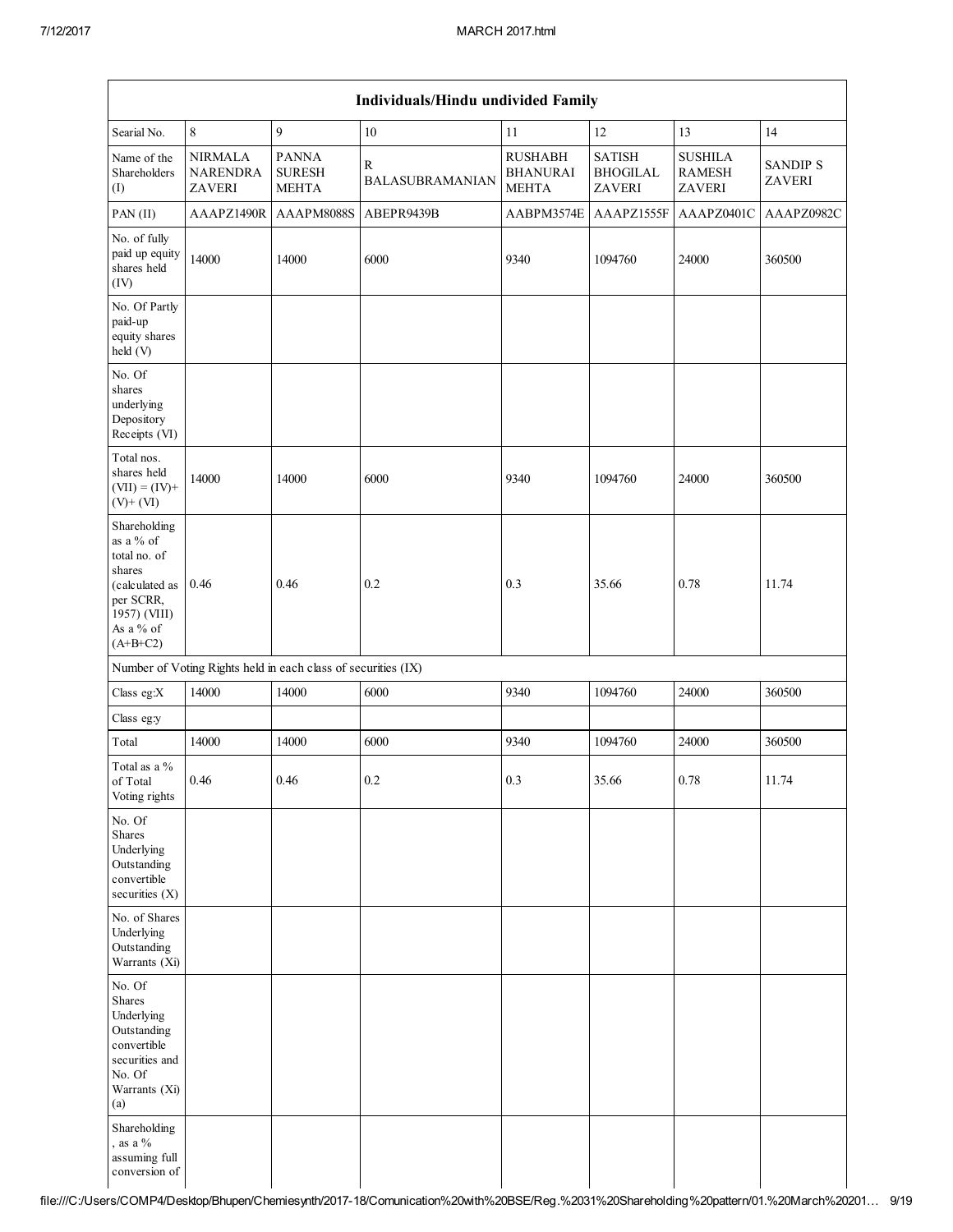## 7/12/2017 MARCH 2017.html

| convertible<br>securities (as<br>a percentage<br>of diluted<br>share capital)<br>$(XI)=(VII)+$<br>$(Xi)(a)$ As a<br>$\%$ of<br>$(A+B+C2)$ | 0.46                             | 0.46                                                    | 0.2          | 0.3          | 35.66        | 0.78     | 11.74        |
|-------------------------------------------------------------------------------------------------------------------------------------------|----------------------------------|---------------------------------------------------------|--------------|--------------|--------------|----------|--------------|
|                                                                                                                                           | Number of Locked in shares (XII) |                                                         |              |              |              |          |              |
| No. $(a)$                                                                                                                                 |                                  |                                                         |              |              |              |          |              |
| As a % of<br>total Shares<br>held(b)                                                                                                      |                                  |                                                         |              |              |              |          |              |
|                                                                                                                                           |                                  | Number of Shares pledged or otherwise encumbered (XIII) |              |              |              |          |              |
| No. $(a)$                                                                                                                                 |                                  |                                                         |              |              |              |          |              |
| As a % of<br>total Shares<br>held (b)                                                                                                     |                                  |                                                         |              |              |              |          |              |
| Number of<br>equity shares<br>held in<br>dematerialized<br>form (XIV)                                                                     | $\overline{0}$                   | $\mathbf{0}$                                            | $\mathbf{0}$ | $\mathbf{0}$ | $\mathbf{0}$ | $\bf{0}$ | $\mathbf{0}$ |
|                                                                                                                                           | Reason for not providing PAN     |                                                         |              |              |              |          |              |
| Reason for<br>not providing<br>PAN                                                                                                        |                                  |                                                         |              |              |              |          |              |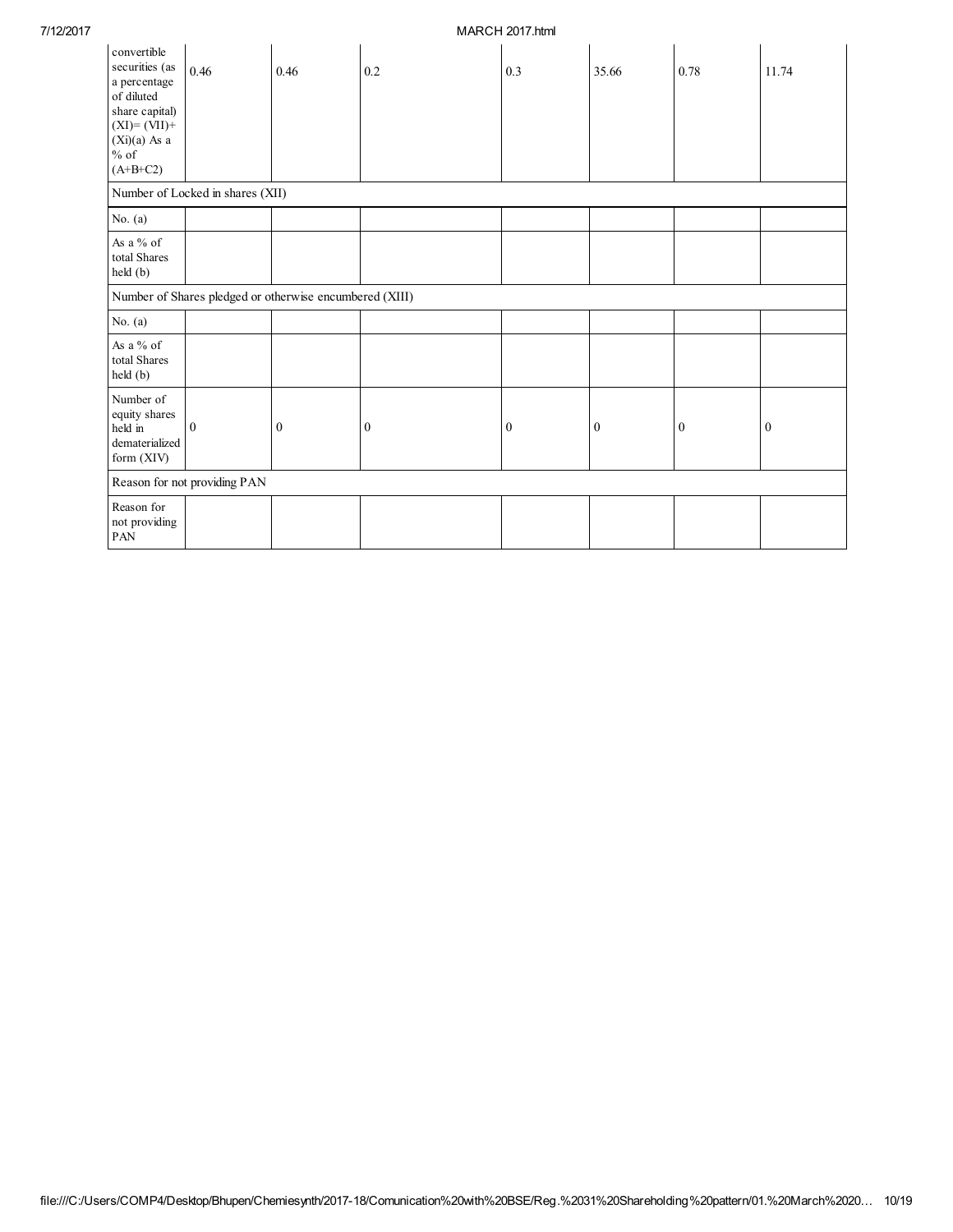| Individuals/Hindu undivided Family                                                                                                                                                       |                                                               |  |  |  |  |  |  |  |
|------------------------------------------------------------------------------------------------------------------------------------------------------------------------------------------|---------------------------------------------------------------|--|--|--|--|--|--|--|
| Searial No.                                                                                                                                                                              |                                                               |  |  |  |  |  |  |  |
| Name of the<br>Shareholders (I)                                                                                                                                                          | Click here to go back                                         |  |  |  |  |  |  |  |
| PAN (II)                                                                                                                                                                                 | Total                                                         |  |  |  |  |  |  |  |
| No. of fully paid<br>up equity shares<br>held (IV)                                                                                                                                       | 1837700                                                       |  |  |  |  |  |  |  |
| No. Of Partly paid-<br>up equity shares<br>held (V)                                                                                                                                      |                                                               |  |  |  |  |  |  |  |
| No. Of shares<br>underlying<br>Depository<br>Receipts (VI)                                                                                                                               |                                                               |  |  |  |  |  |  |  |
| Total nos. shares<br>held $(VII) = (IV) +$<br>$(V)$ + $(VI)$                                                                                                                             | 1837700                                                       |  |  |  |  |  |  |  |
| Shareholding as a<br>% of total no. of<br>shares (calculated<br>as per SCRR,<br>1957) (VIII) As a<br>% of $(A+B+C2)$                                                                     | 59.86                                                         |  |  |  |  |  |  |  |
|                                                                                                                                                                                          | Number of Voting Rights held in each class of securities (IX) |  |  |  |  |  |  |  |
| Class eg: $X$                                                                                                                                                                            | 1837700                                                       |  |  |  |  |  |  |  |
| Class eg:y                                                                                                                                                                               |                                                               |  |  |  |  |  |  |  |
| Total                                                                                                                                                                                    | 1837700                                                       |  |  |  |  |  |  |  |
| Total as a % of<br>Total Voting rights                                                                                                                                                   | 59.86                                                         |  |  |  |  |  |  |  |
| No. Of Shares<br>Underlying<br>Outstanding<br>convertible<br>securities $(X)$                                                                                                            |                                                               |  |  |  |  |  |  |  |
| No. of Shares<br>Underlying<br>Outstanding<br>Warrants (Xi)                                                                                                                              |                                                               |  |  |  |  |  |  |  |
| No. Of Shares<br>Underlying<br>Outstanding<br>convertible<br>securities and No.<br>Of Warrants (Xi)<br>(a)                                                                               |                                                               |  |  |  |  |  |  |  |
| Shareholding, as a<br>% assuming full<br>conversion of<br>convertible<br>securities (as a<br>percentage of<br>diluted share<br>capital) (XI)=<br>$(VII)+(Xi)(a)$ As a<br>% of $(A+B+C2)$ | 59.86                                                         |  |  |  |  |  |  |  |
| Number of Locked in shares (XII)                                                                                                                                                         |                                                               |  |  |  |  |  |  |  |
| No. $(a)$                                                                                                                                                                                |                                                               |  |  |  |  |  |  |  |
| As a % of total<br>Shares held (b)                                                                                                                                                       |                                                               |  |  |  |  |  |  |  |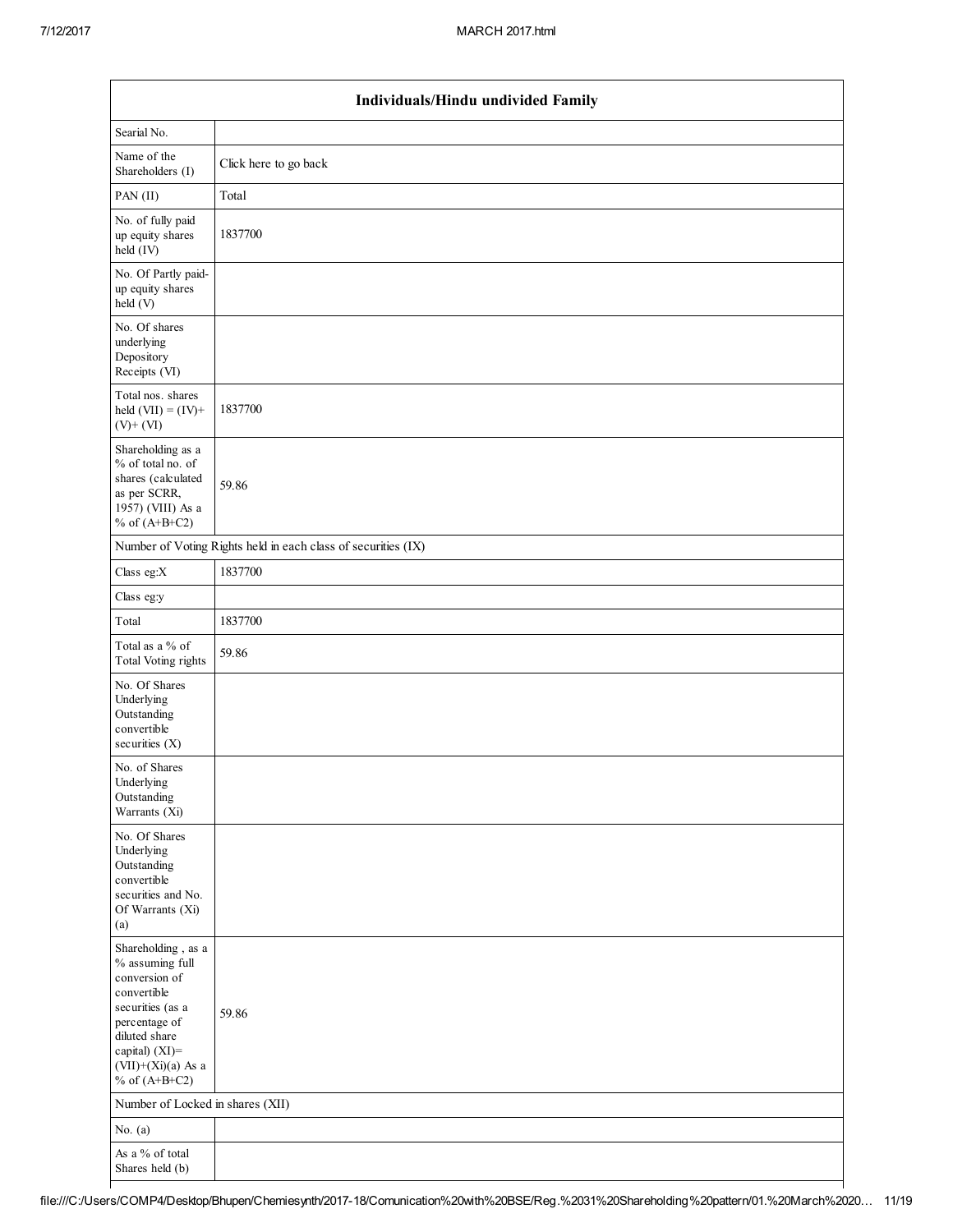|  |  |  |  | Number of Shares pledged or otherwise encumbered (XIII) |  |
|--|--|--|--|---------------------------------------------------------|--|
|--|--|--|--|---------------------------------------------------------|--|

| Number of Shares pledged or otherwise encumbered (XIII)              |        |  |
|----------------------------------------------------------------------|--------|--|
| No. $(a)$                                                            |        |  |
| As a % of total<br>Shares held (b)                                   |        |  |
| Number of equity<br>shares held in<br>dematerialized<br>form $(XIV)$ | 191100 |  |
| Reason for not providing PAN                                         |        |  |
| Reason for not<br>providing PAN                                      |        |  |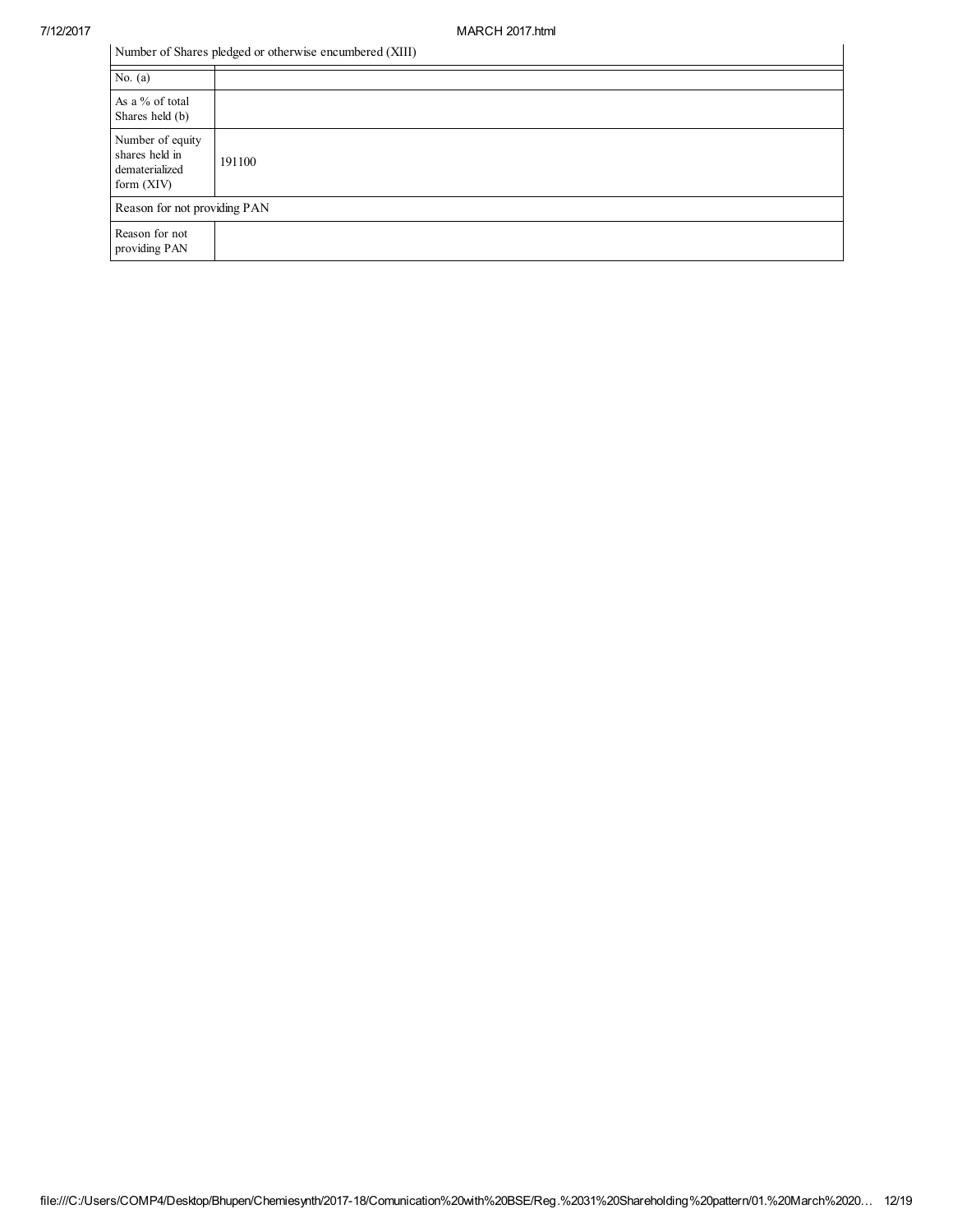| Individuals - ii. Individual shareholders holding nominal share capital in excess of Rs. 2 lakhs.                                                                                  |                                                               |                       |  |  |  |
|------------------------------------------------------------------------------------------------------------------------------------------------------------------------------------|---------------------------------------------------------------|-----------------------|--|--|--|
| Searial No.                                                                                                                                                                        | $\mathbf{1}$                                                  |                       |  |  |  |
| Name of the<br>Shareholders (I)                                                                                                                                                    | <b>GAURAV MALLIK</b>                                          | Click here to go back |  |  |  |
| PAN (II)                                                                                                                                                                           |                                                               | Total                 |  |  |  |
| No. of fully paid<br>up equity shares<br>held (IV)                                                                                                                                 | 128700                                                        | 128700                |  |  |  |
| No. Of Partly paid-<br>up equity shares<br>held (V)                                                                                                                                |                                                               |                       |  |  |  |
| No. Of shares<br>underlying<br>Depository<br>Receipts (VI)                                                                                                                         |                                                               |                       |  |  |  |
| Total nos. shares<br>held $(VII) = (IV) +$<br>$(V)$ + $(VI)$                                                                                                                       | 128700                                                        | 128700                |  |  |  |
| Shareholding as a<br>% of total no. of<br>shares (calculated<br>as per SCRR,<br>1957) (VIII) As a<br>% of $(A+B+C2)$                                                               | 4.19                                                          | 4.19                  |  |  |  |
|                                                                                                                                                                                    | Number of Voting Rights held in each class of securities (IX) |                       |  |  |  |
| Class eg: X                                                                                                                                                                        | 128700                                                        | 128700                |  |  |  |
| Class eg:y                                                                                                                                                                         |                                                               |                       |  |  |  |
| Total                                                                                                                                                                              | 128700                                                        | 128700                |  |  |  |
| Total as a % of<br>Total Voting rights                                                                                                                                             | 4.19                                                          | 4.19                  |  |  |  |
| No. Of Shares<br>Underlying<br>Outstanding<br>convertible<br>securities $(X)$                                                                                                      |                                                               |                       |  |  |  |
| No. of Shares<br>Underlying<br>Outstanding<br>Warrants (Xi)                                                                                                                        |                                                               |                       |  |  |  |
| No. Of Shares<br>Underlying<br>Outstanding<br>convertible<br>securities and No.<br>Of Warrants (Xi)<br>(a)                                                                         |                                                               |                       |  |  |  |
| Shareholding, as a<br>% assuming full<br>conversion of<br>convertible<br>securities (as a<br>percentage of<br>diluted share<br>capital) (XI)=<br>(VII)+(X) As a %<br>of $(A+B+C2)$ | 4.19                                                          | 4.19                  |  |  |  |
| Number of Locked in shares (XII)                                                                                                                                                   |                                                               |                       |  |  |  |
| No. $(a)$                                                                                                                                                                          |                                                               |                       |  |  |  |
| As a % of total<br>Shares held (b)                                                                                                                                                 |                                                               |                       |  |  |  |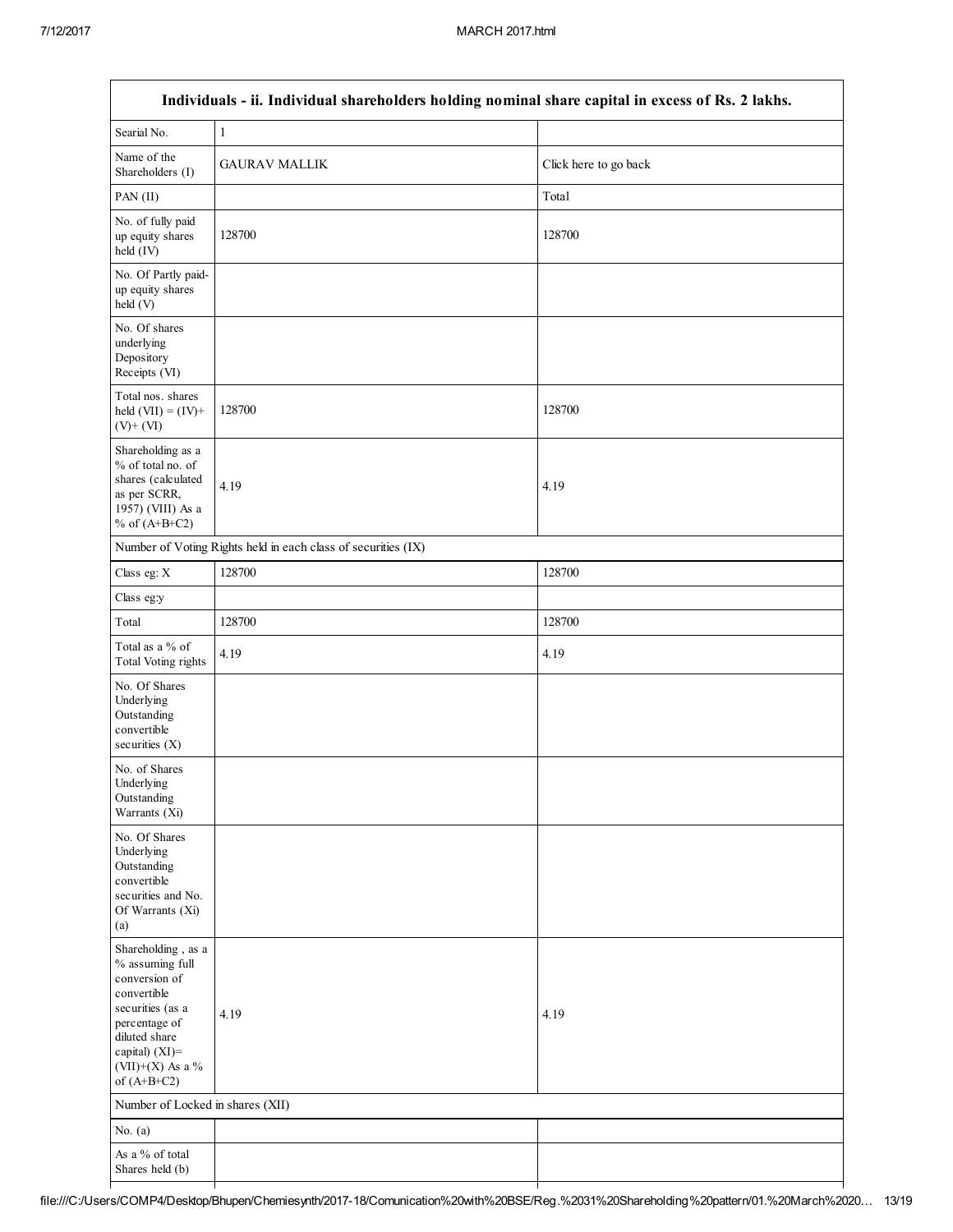| Number of equity<br>shares held in<br>dematerialized<br>form $(XIV)$ |                        | $\bf{0}$ |  |  |
|----------------------------------------------------------------------|------------------------|----------|--|--|
| Reason for not providing PAN                                         |                        |          |  |  |
| Reason for not<br>providing PAN                                      | Textual Information(1) |          |  |  |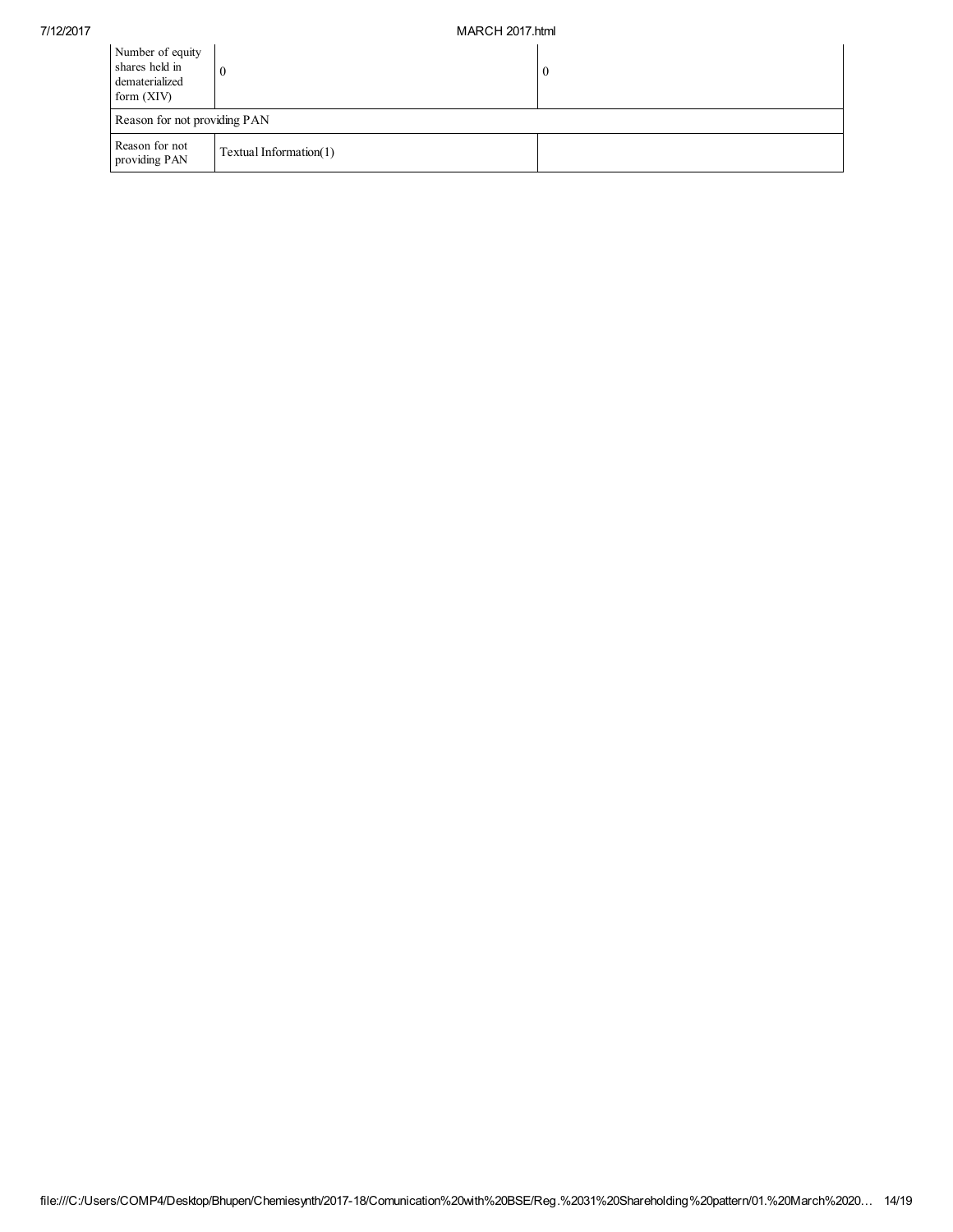|                        | <b>Text Block</b> |
|------------------------|-------------------|
| Textual Information(1) | Not Available     |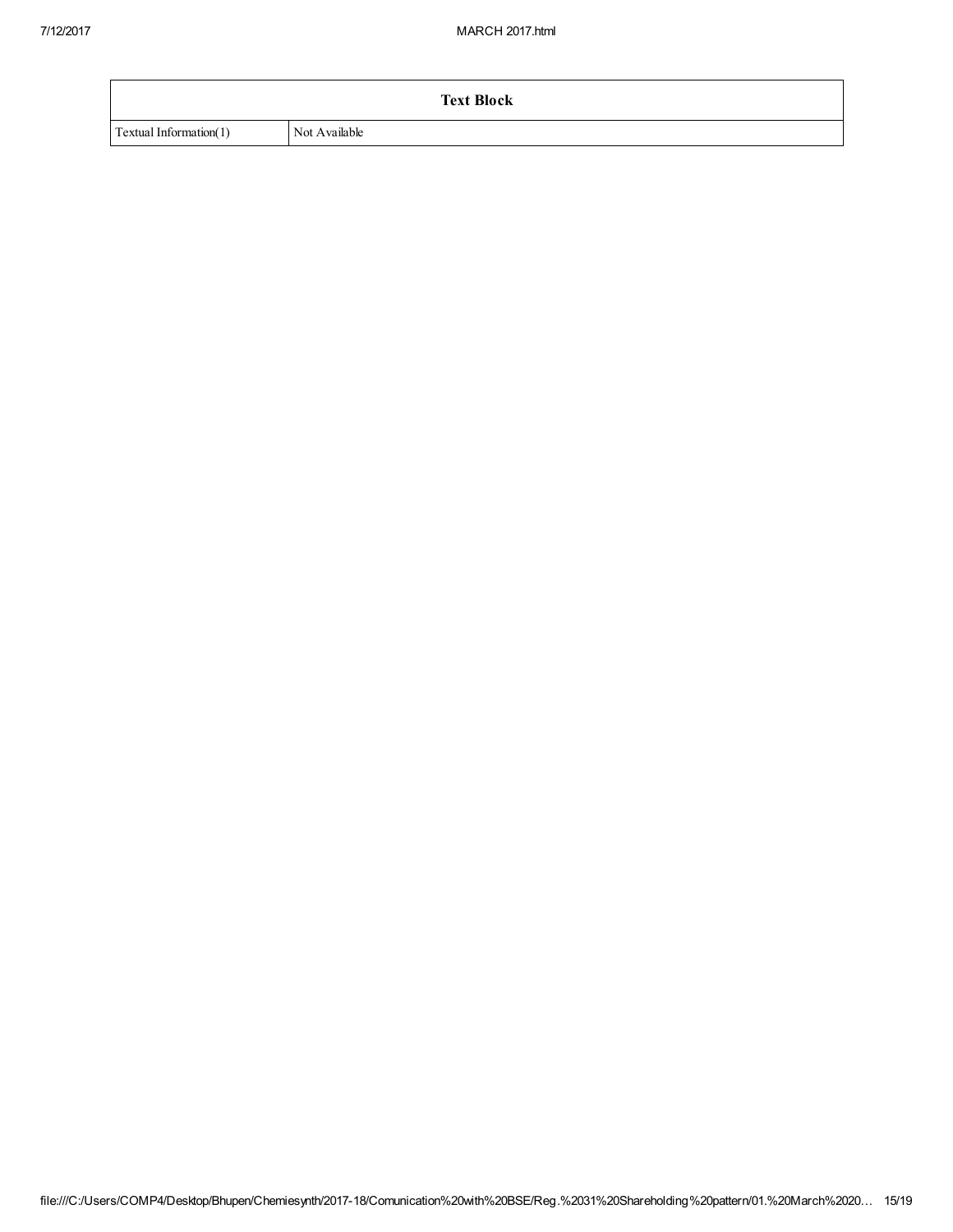| Any Other (specify)                                                                                                  |                            |                                                               |                                                  |                                                       |                          |
|----------------------------------------------------------------------------------------------------------------------|----------------------------|---------------------------------------------------------------|--------------------------------------------------|-------------------------------------------------------|--------------------------|
| Searial No.                                                                                                          | $\mathbf{1}$               | $\overline{2}$                                                | 3                                                | $\overline{4}$                                        |                          |
| Category                                                                                                             | <b>Bodies</b><br>Corporate | <b>Bodies Corporate</b>                                       | <b>Bodies Corporate</b>                          | <b>Bodies Corporate</b>                               |                          |
| Category / More<br>than 1 percentage                                                                                 | Category                   | More than 1 percentage of<br>shareholding                     | More than 1 percentage of<br>shareholding        | More than 1 percentage of<br>shareholding             |                          |
| Name of the<br>Shareholders (I)                                                                                      |                            | <b>SRF</b>                                                    | <b>SOUTH DELHI</b><br><b>INVESTMENTS (P) LTD</b> | <b>UNITED</b><br><b>PHOSPHOROUS</b><br><b>LIMITED</b> | Click here to<br>go back |
| PAN(II)                                                                                                              |                            | ZZZZZ9999Z                                                    | ZZZZZ9999Z                                       | AABCS1698G                                            | Total                    |
| No. of the<br>Shareholders (I)                                                                                       | 6                          | $\mathbf{1}$                                                  | $\mathbf{1}$                                     | $\mathbf{1}$                                          | 6                        |
| No. of fully paid<br>up equity shares<br>held (IV)                                                                   | 1012000                    | 32900                                                         | 34900                                            | 921000                                                | 1012000                  |
| No. Of Partly paid-<br>up equity shares<br>held(V)                                                                   |                            |                                                               |                                                  |                                                       |                          |
| No. Of shares<br>underlying<br>Depository<br>Receipts (VI)                                                           |                            |                                                               |                                                  |                                                       |                          |
| Total nos. shares<br>held $(VII) = (IV) +$<br>$(V)$ + $(VI)$                                                         | 1012000                    | 32900                                                         | 34900                                            | 921000                                                | 1012000                  |
| Shareholding as a<br>% of total no. of<br>shares (calculated<br>as per SCRR,<br>1957) (VIII) As a<br>% of $(A+B+C2)$ | 32.96                      | 1.07                                                          | 1.14                                             | 30                                                    | 32.96                    |
|                                                                                                                      |                            | Number of Voting Rights held in each class of securities (IX) |                                                  |                                                       |                          |
| Class eg: X                                                                                                          | 1012000                    | 32900                                                         | 34900                                            | 921000                                                | 1012000                  |
| Class eg:y                                                                                                           |                            |                                                               |                                                  |                                                       |                          |
| Total                                                                                                                | 1012000                    | 32900                                                         | 34900                                            | 921000                                                | 1012000                  |
| Total as a % of<br><b>Total Voting rights</b>                                                                        | 32.96                      | 1.07                                                          | 1.14                                             | 30                                                    | 32.96                    |
| No. Of Shares<br>Underlying<br>Outstanding<br>convertible<br>securities $(X)$                                        |                            |                                                               |                                                  |                                                       |                          |
| No. of Shares<br>Underlying<br>Outstanding<br>Warrants (Xi)                                                          |                            |                                                               |                                                  |                                                       |                          |
| No. Of Shares<br>Underlying<br>Outstanding<br>convertible<br>securities and No.<br>Of Warrants (Xi)<br>(a)           |                            |                                                               |                                                  |                                                       |                          |
| Shareholding, as a<br>% assuming full<br>conversion of<br>convertible<br>securities (as a<br>percentage of           | 32.96                      | 1.07                                                          | 1.14                                             | 30                                                    | 32.96                    |

file:///C:/Users/COMP4/Desktop/Bhupen/Chemiesynth/2017-18/Comunication%20with%20BSE/Reg.%2031%20Shareholding%20pattern/01.%20March%2020… 16/19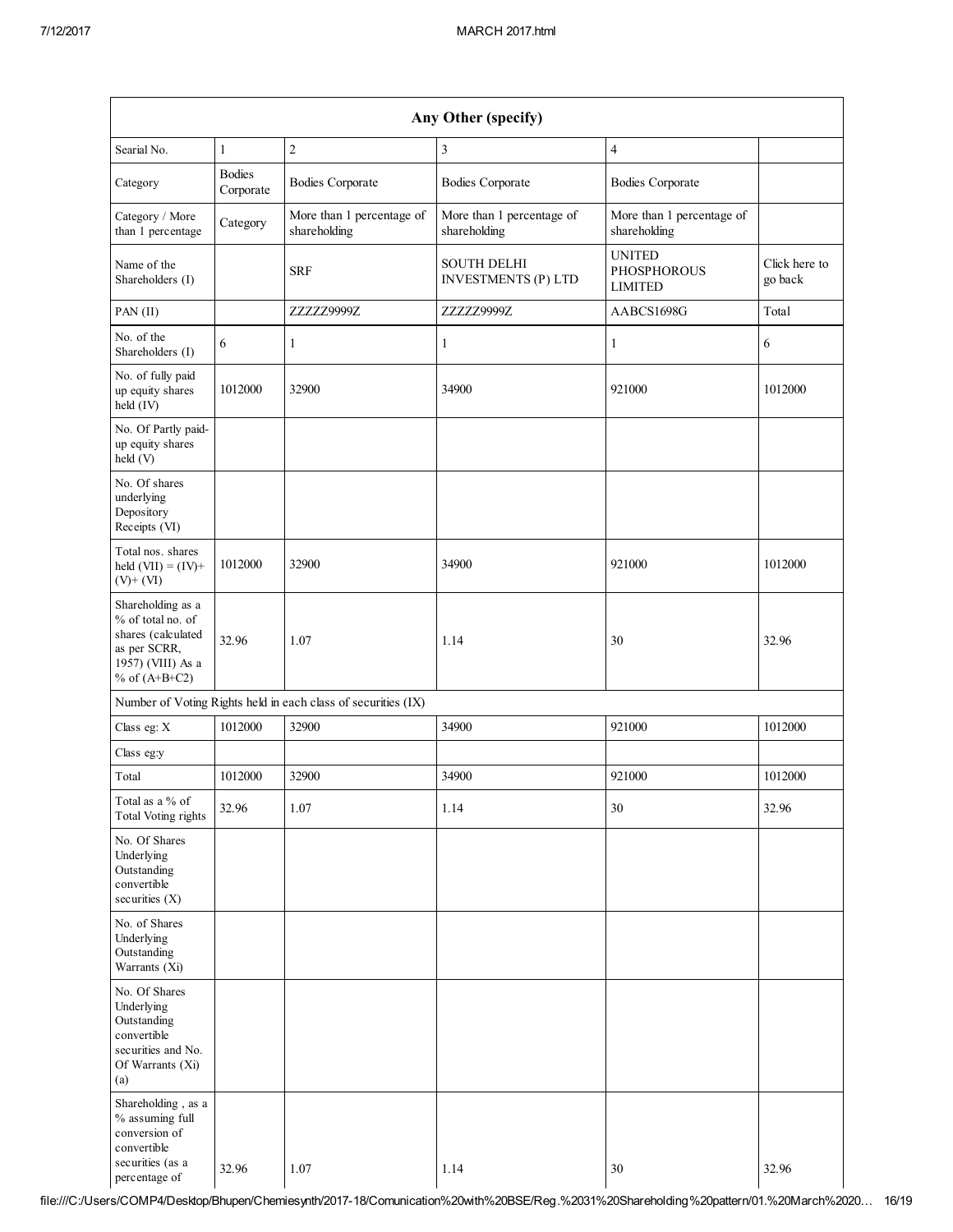| diluted share<br>capital) $(XI)$ =<br>(VII)+(X) As a $\%$<br>of $(A+B+C2)$ |                                  |                        |                        |              |          |
|----------------------------------------------------------------------------|----------------------------------|------------------------|------------------------|--------------|----------|
|                                                                            | Number of Locked in shares (XII) |                        |                        |              |          |
| No. $(a)$                                                                  |                                  |                        |                        |              |          |
| As a % of total<br>Shares held (b)                                         |                                  |                        |                        |              |          |
| Number of equity<br>shares held in<br>dematerialized<br>form $(XIV)$       | $\theta$                         | $\bf{0}$               | $_{0}$                 | $\mathbf{0}$ | $\bf{0}$ |
| Reason for not providing PAN                                               |                                  |                        |                        |              |          |
| Reason for not<br>providing PAN                                            |                                  | Textual Information(1) | Textual Information(2) |              |          |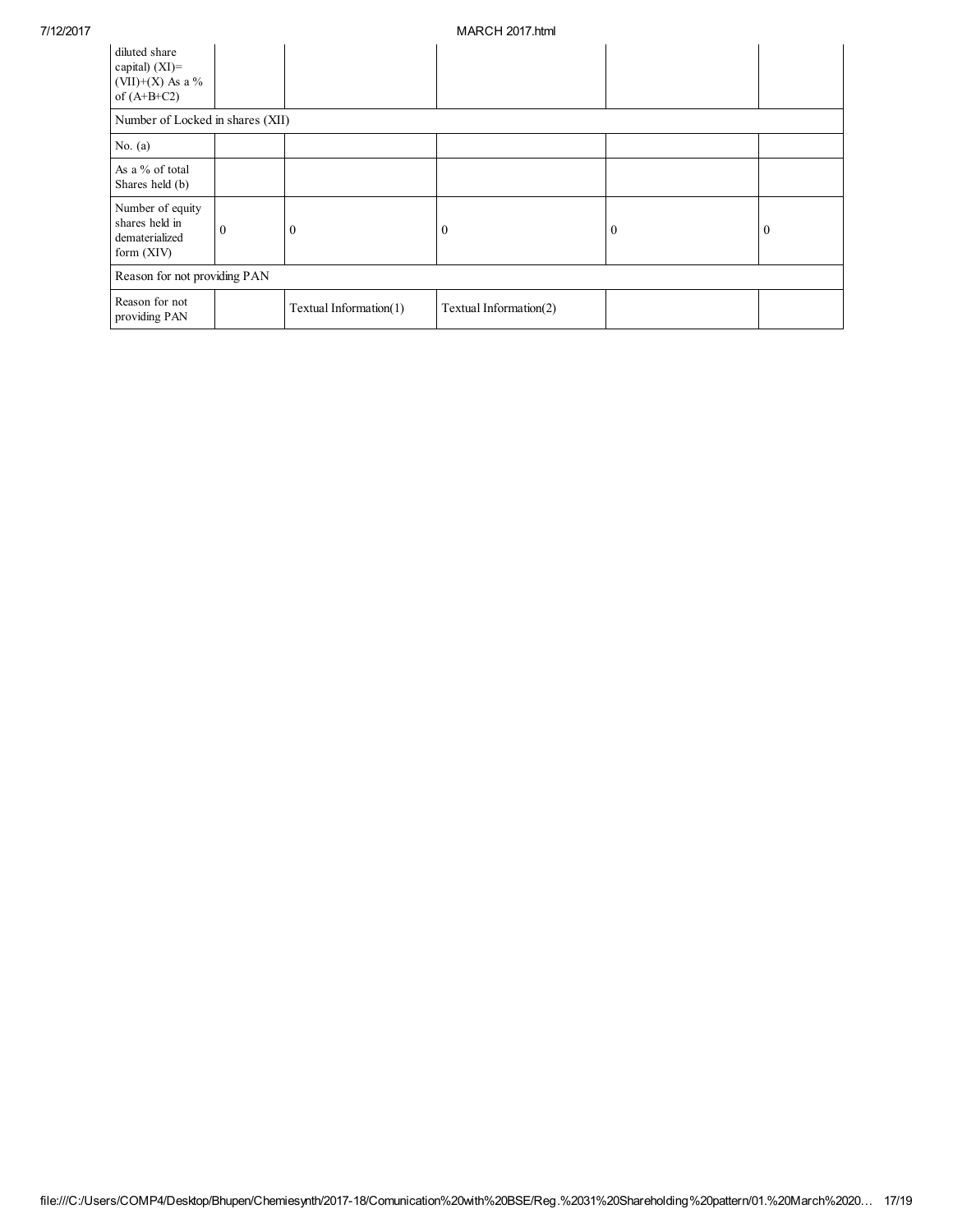| <b>Text Block</b>      |                      |  |
|------------------------|----------------------|--|
| Textual Information(1) | <b>NOT AVAILABLE</b> |  |
| Textual Information(2) | NOT AVAILABLE        |  |